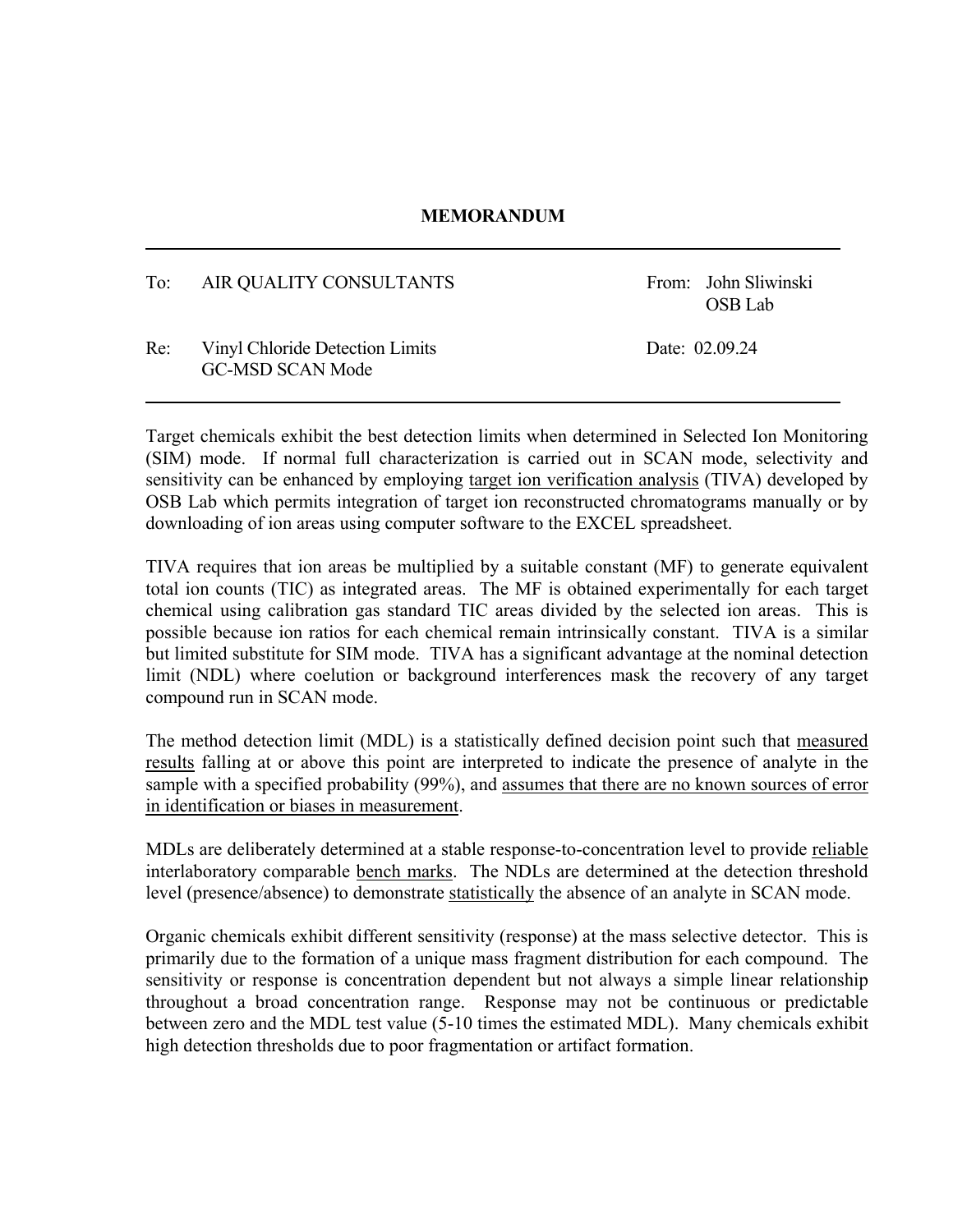Vinyl Chloride has been chosen to illustrate how detection limits are reported by OSB Lab in SCAN mode and how they are affected by the sample volume collected. Experiments were done on two analytical systems defined as MSD 5972 and MSD 5973N.

|                                     | <b>ION AREAS</b> |                 |                  |              |  |  |
|-------------------------------------|------------------|-----------------|------------------|--------------|--|--|
|                                     |                  | <b>MSD 5972</b> | <b>MSD 5973N</b> |              |  |  |
| <b>CONCENTRATION</b><br>(Nanograms) | <b>ION 62</b>    | <b>ION 64</b>   | <b>ION62</b>     | <b>ION64</b> |  |  |
| 3.285                               | 0.06602          | 0.00535         | 0.2829           | 0.0880       |  |  |
| 6.570                               | 0.1944           | 0.0435          | 0.5575           | 0.1707       |  |  |
| 13.14                               | 0.4346           | 0.1076          | 1.154            | 0.3675       |  |  |
| 26.28                               | 0.8949           | 0.2578          | 2.384            | 0.7501       |  |  |
| 52.56                               | 1.689            | 0.5235          | 4.799            | 1.504        |  |  |

It is evident that one instrument is more sensitive than the other, therefore detection limits will vary by instrument in addition to any coelution or background interferences. If we assume that TIVA is carried out for Vinyl Chloride determined in SCAN mode then NDL may be set at 3.2ng and MDL at 26.3ng.

| <b>VINYL CHLORIDE</b>                  | EQUIVALENT AIR CONCENTRATION µg/m <sup>3</sup> |            |            |            |            |            |            |            |
|----------------------------------------|------------------------------------------------|------------|------------|------------|------------|------------|------------|------------|
|                                        |                                                |            |            |            | 10         |            | 50         |            |
| <b>VOLUME</b><br><b>SAMPLED</b><br>(L) | <b>NDL</b>                                     | <b>MDL</b> | <b>NDL</b> | <b>MDL</b> | <b>NDL</b> | <b>MDL</b> | <b>NDL</b> | <b>MDL</b> |
|                                        | 3.2                                            | 26.3       | 0.64       | 5.26       | 0.32       | 2.63       | 0.064      | 0.526      |

If the sample is split, the detection limit is increased by the split factor. The following convention has been adopted at OSB Lab:

| Blank          | $=$ Below integration threshold but presence or absence was not verified by manual search |
|----------------|-------------------------------------------------------------------------------------------|
| $\,<\,$        | $=$ Manual search for compound verified as below MDL                                      |
| $\leq$ (TRACE) | $=$ Characteristic ions present but too low to be quantified                              |
| $\leq(ND)$     | $=$ Characteristic ions are not present therefore Not Detected                            |